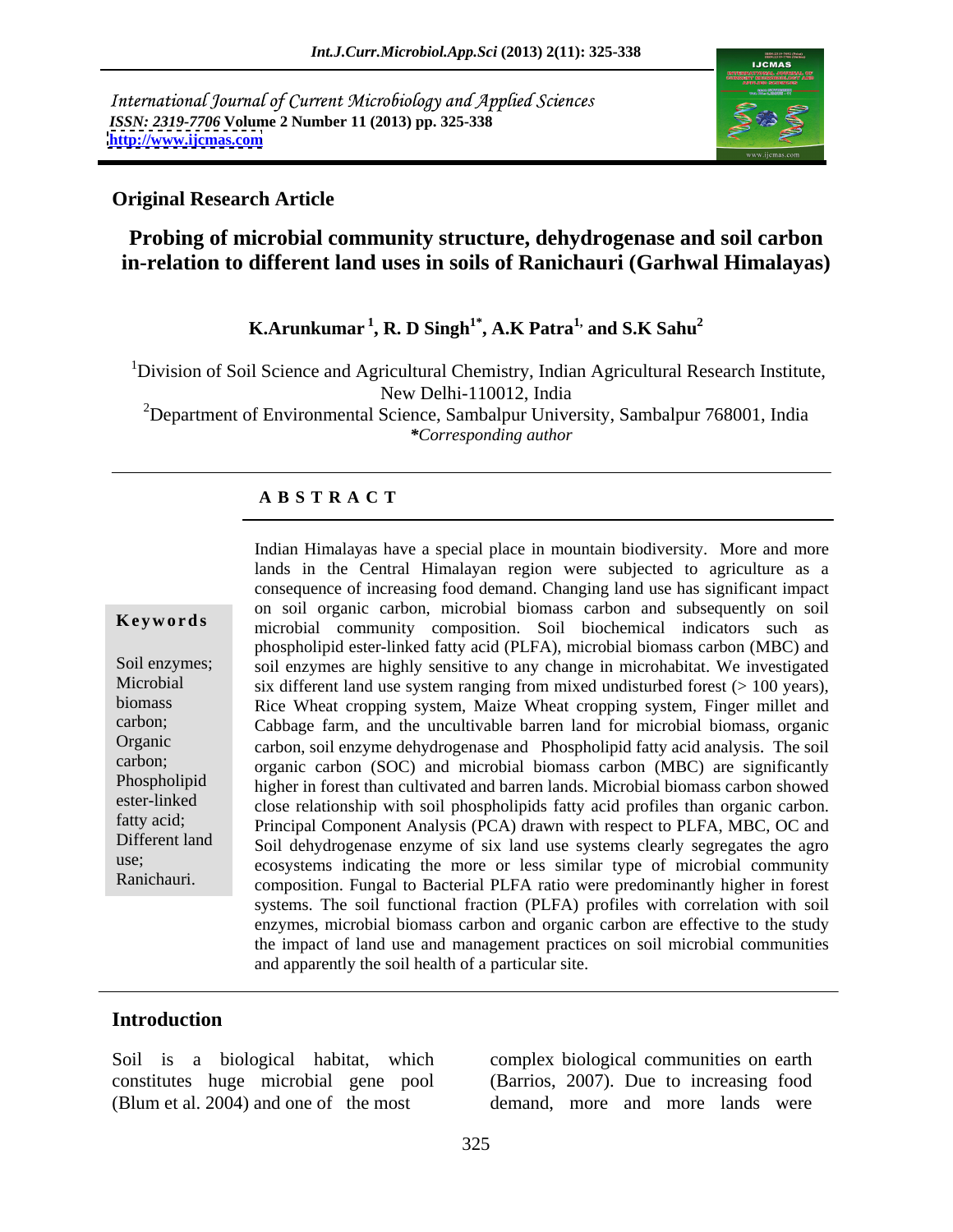intensification for agriculture leads to Soil microbial biomass carbon is viable carbon (OC). and lively part of organic carbon present in soil, which quickly point out the land or soil quality degradation (Anderson et al. 1989; Powlson et al. 1987). Moreover, the active microbial fraction decomposes organic material and reflects the sum of all

and use of pesticides may predominantly affect soil biodiversity (Krik et al. 2004) and the unfortunate part is that we are monsoon season (June–Sept), and the unaware how the microbial diversity mean temperature ranges from  $12.5^{\circ}$ C to unaware how the microbial diversity mean temperature ranges from  $12.5^{\circ}$ C to changes and influence the below ground  $32^{\circ}$  C. biodiversity. Relationship between soil microbial diversity and function cannot be judged by the use of soil DNA and RNA extracted from soil alone, however it also require the high resolution technique to detect the viable microbial cell in the matrix (Nannipieri et al. 2003). Sons All the systems were having actual Phospholipid relative abundance is the fine and easiest way to evaluate viable microbial activity (White, 1993; Tunlid and White, 1992) as phospholipids were not found in non-viable cells. Thus are efficient indicators of metabolic diversity<br>the barren land from Ranichauri of soil microbial communities (Yao et al. 2002; Steenwerth et al. 2002 Steenwerth et al. 2005). Agriculture and forestry, Uttrakhand, India

subjected to agriculture in Indian From the soil, microbial metabolic Himalayas (Shah 1996, Ghosh and Dhyani diversity point of view the selected region 2005). The ecosystem conversion has a correct and noticellarial for this study is significant impact on the natural scientifically unexplored. In the present biodiversity of the soil. In addition, land investigation we aim to study the impact significant reduction of soil carbon (MF), Rice wheat cropping system (RW), fraction (Lal 2002; Steenwerth et al. 2005) Fingermillet (FM), Maize wheat cropping and result in insightful changes in soil system, Cabbage (CB) and Barren land microbial diversity (Ding et al. 2013). Soil (BL) having similar type of soil in a microbes are very useful to assess the particular transect on soil microbial impact of land use as they respond very communities (PLFA), soil dehydrogenase, swiftly to the change in their microhabitat. microbial biomass carbon (MBC), organic of Ranichauri for this study is of land use systems namely mixed forest carbon (OC).

## **Materials and Methods**

### **Site description and sample processing**

biological factors regulating the districts located at 27° 18' N, 86° 00' E on decomposition and transformation of the the outer ranges of the mid-Himalaya of nutrients (Baath and Anderson, 2003).<br>
Uttarakhand state, India. The region has a<br>
sub-temperate to temperate climate<br>
characterized by moderate summer (May–<br>
Characterized by moderate summer (May– The study sites were from Tehri Garhwal Uttarakhand state, India. The region has a sub-temperate to temperate climate characterized by moderate summer (May June), extreme winter (Dec-Jan), general dryness, except during the southwest monsoon season (June Sept), and the mean temperature ranges from  $12.5^{\circ}$ C to  $32^{\circ}$  C.

> The parent material of these soils consists of mica, schist, slates, sand stone, and calcium deficient granite and seynite rocks. Genetically these soils come under climatogenic podsolized grey-brown forest soils. All the systems were having acidic soil reaction except the soils of cultivated fields, which were slightly acidic. We selected six land use systems ranging from undisturbed forest (more than 100 years) rice-wheat, conventional maize wheat farm, finger millet and cabbage farm and the barren land from Ranichauri agricultural farm of College of Hill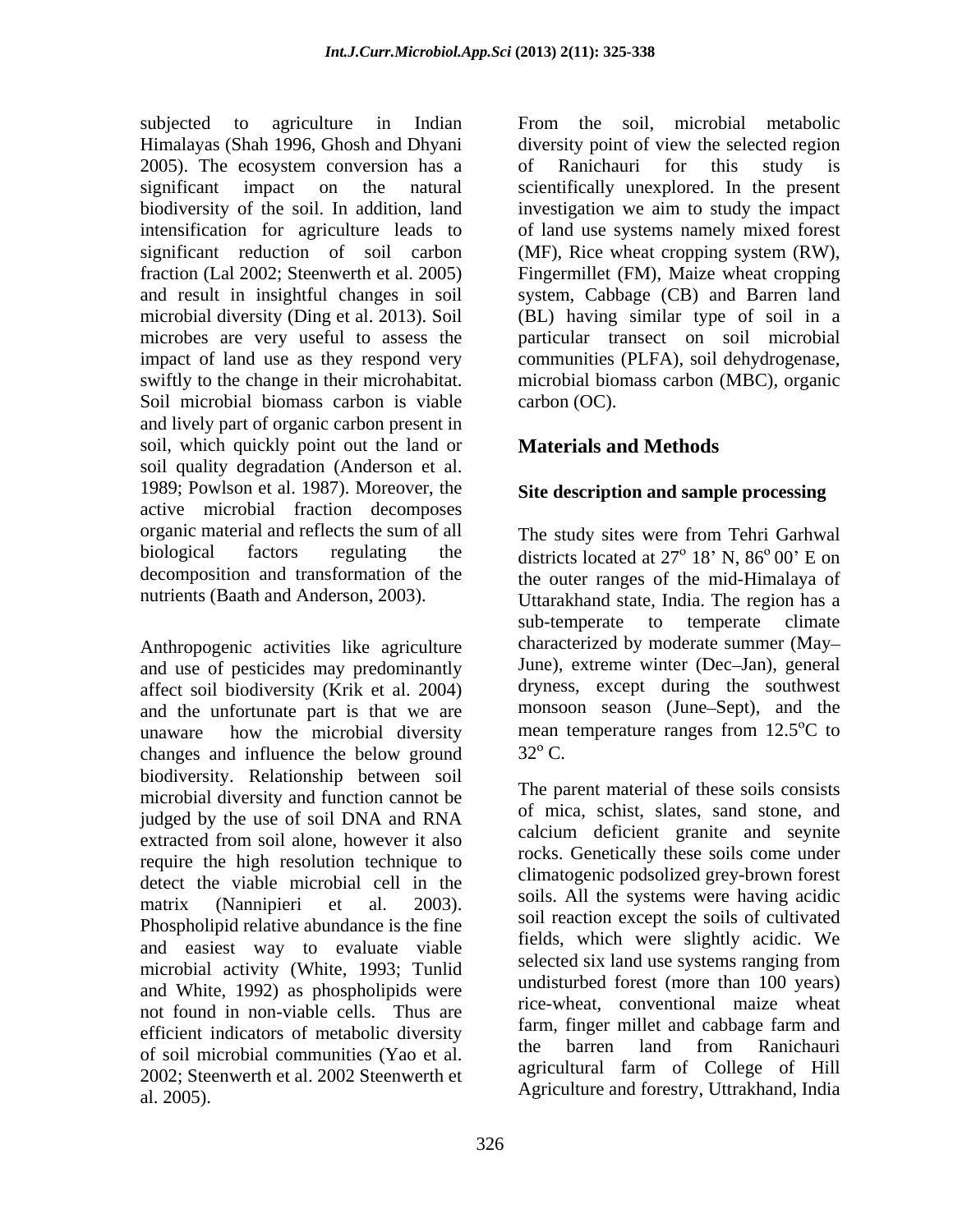and nearby location. Three composite soil was removed from the dessicator and samples from each site of 0-20 cm depth were collected in July 2012. For making removed by repeated evacuation. The soil one composite sample, five soil cores were was then extracted with 75ml of 0.5M taken and mixed. Other workers (Patra et  $K_2SO_4$  in a 250 ml flask. The flasks were al. 2006) have also adopted pseudoreplication approach of sampling. The suspension was filtered using Whatman field moist soil samples were kept stored No. 42 filter paper. Organic C in the in refrigerator at temperature less than  $4^{\circ}$ C extract was measured using dichromate for preserving the enzyme activities until the analysis were over. All chemical results are mean of triplicate analysis and chloroform-fumigated samples was used expressed on oven dry basis. Soil moisture to calculate the MBC with the correction was determined after drying at 105°C for factor related to the proportion of 24 h. microbial biomass (Liu 2012).

## **Soil dehydrogenase, microbial biomass**

determined using the method of Klein et al Erlenmeyer flask to which 10ml of 1985 by the mixture of 0.2 ml of 3% 0.1667M K<sub>2</sub>Cr<sub>2</sub>O<sub>7</sub> solution and 20ml of solution and 0.5 ml of 1% glucose to 1 gm  $28^{\circ}$  C for 24 hours and then 10 ml of methanol was added and again incubated in the flasks was diluted by adding 20 at 28° C for 8 hours. The pull out triphenyl of deionised water and 10ml formazan (TPF) was measured by concentrated H<sub>3</sub>PO<sub>4</sub>. 10ml of sodium absorbance at 485 nm.

chloroform fumigation method (Vance et determined by back titration with 0.5M) al. 1987). 20g of sieved soil was weighed in six 100ml beakers. Three of these were extracted immediately with 75ml of 0.5M brilliant green was reached.  $K<sub>2</sub>SO<sub>4</sub>$ . The other three were fumigated in a dessicator containing  $25$ ml ethanol free Soil Photographs chips in a (PLFA) chloroform and a few glass chips in a 50ml beaker and lined with wet filter paper (to maintain humidity). The dessicator was evacuated using suction until the CHCl<sub>3</sub> had boiled for 2 minutes. The fumigated dessicator was then placed in an incubator set at  $25^{\circ}$ C in dark. After 24 hours, the beaker containing  $CHCl<sub>3</sub>$ 

residual  $CHCl<sub>3</sub>$  vapour in the soil was was then extracted with 75ml of 0.5M shaken for 30 minutes on a shaker and the digestion. The difference between the carbon in the unfumigated and

**carbon and organic carbon** is based on the Walkley-Black chromic Soil dehydrogenase activity was 1g soil was weighed in a 500ml 1985 by the mixture of 0.2 ml of 3% 0.1667M  $K_2Cr_2O_7$  solution and 20ml of triphenyltetrazolium chloride (TTC) concentrated  $H_2SO_4$  containing  $Ag_2SO_4$ soil sample. Samples were incubated at thoroughly and the flasks were allowed to at 28<sup>°</sup> C for 8 hours. The pull out triphenyl of deionised water and 10ml of MBC was determined using the 1he unreduced dichromate was The determination of soil organic carbon acid wet oxidation method (Allison, 1965). Erlenmeyer flask to which 10ml of 0.1667M  $K_2Cr_2O_7$  solution and 20ml of concentrated  $H_2SO_4$  containing  $Ag_2SO_4$ were added. The contents were mixed stand for 30 minutes. The reaction mixture in the flasks was diluted by adding 200ml of deionised water and 10ml of concentrated  $H_3PO_4$ . 10ml of sodium fluoride solution and 2ml of diphenylamine indicator were then added. The unreduced dichromate was determined by back titration with 0.5M FeSO4 solution till end point marked by change in colour from violet-blue to brilliant green was reached.

### **Soil Phospholipid Fatty Acid Analysis (PLFA)**

Soil phospholipid fatty acid (PLFA) was extracted and measured using methods Buyer et al. 2010. Briefly, 5 g of lyophilized soil were extracted by Bligh- Dryer extraction and after evaporation the lipids were separated on solid phase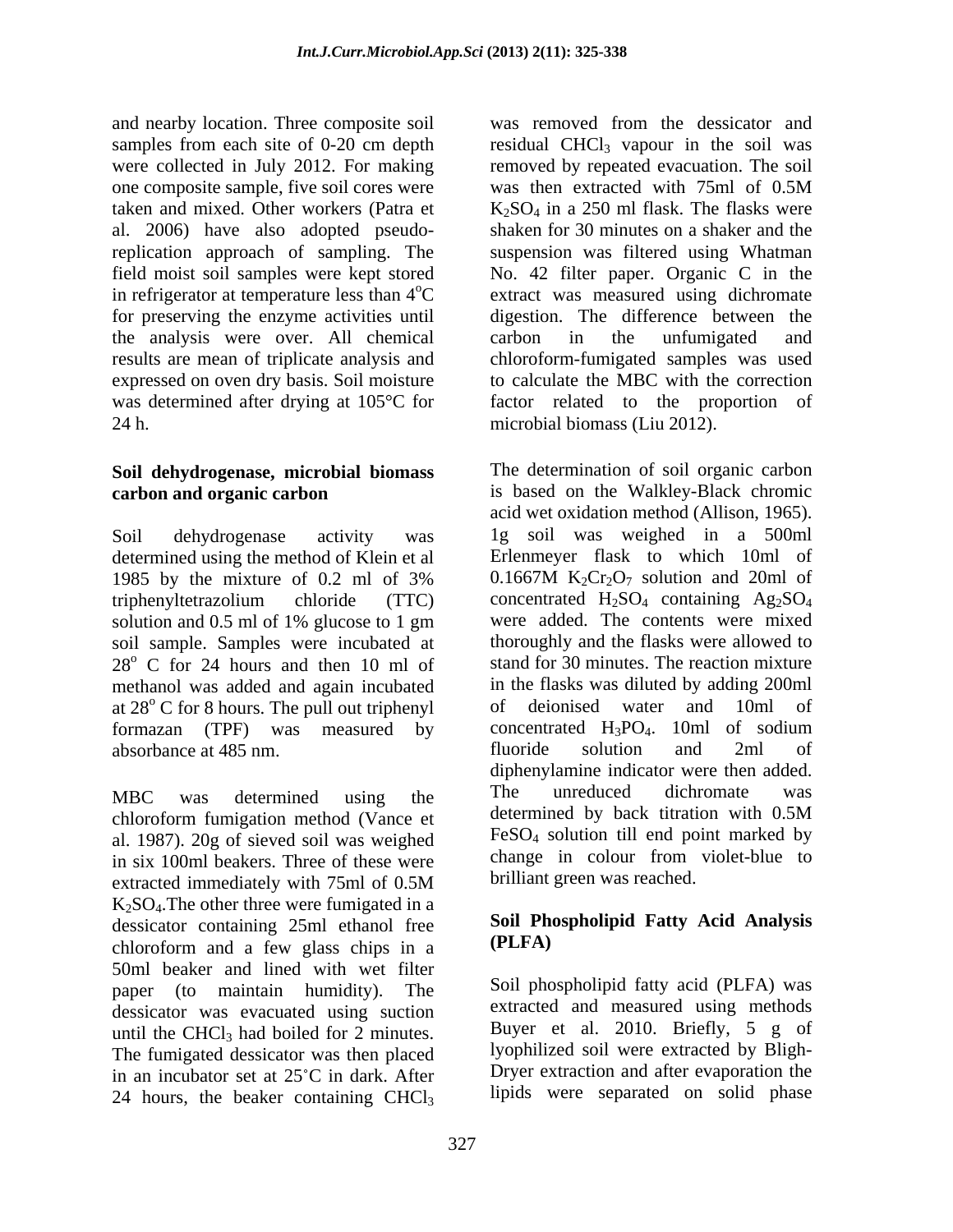extraction coloumn. Then phospholipids Results and Discussion were then eluted by 5 ml methanol. The extracted phospholipid were transesterified **Soil organic carbon and microbial** to fatty acid methyl ester and analyzed by **biomass carbon affected by different** Gas chromatograph Agilent Technologies, land use systems Wilmington, DE, USA) equipped with specific PLFA. For each sample, different land use system followed the a percentage of the total PLFAs (mole %) in the sample. Analysis was done in triplicates and the nomenclature of fatty<br>cropping system  $(1.32)$  >Cabbage Farm acid was according to Feng et al. 2003. extraction colours. Then phospholicies<br>is a contract to the phospholicies corrected phospholicies were then shutaff by the results in the results in the results in the results in the system of the results in the results in

calculated as the mole percentage of total PLFA were subjected to principal component analysis to determine the variation in PLFA signature with the while correlating microbial biomass impact of different land use studied. PCA was conducted using PAST software. Loading score of the sum of total PLFA signatures in mol percentage for each land use system were used to assess the relative variation in soil use significantly importance of land use on microbial

Difference between mean values of soil free report<br>debydrogenese microbial biomass carbon 1987. dehydrogenase, microbial biomass carbon and organic carbon of different land use system three year were evaluated by a two-way analysis of variance, component of variation with Fisher's LSD tests as post-hoc tests and Pearson correlation analysis using the software SPSS 16.0 for test of significance. Unless otherwise stated, the level of significance referred to<br>in the results is  $P < 0.05$ .

# **land use systems**

auto sampler and flame ionization detector Soil organic carbon and microbial biomass and controlled with MIS Sherlock® carbon are significantly affected by the (MIDI, Inc., Newark, DE, USA). The land use and the management practices composition of soil microbial community (Table 1). Microbial biomass C ranged was identified by microbial analysis from 619.63 to 156.75 mg  $kg^{-1}$  at surface software (Sherlock MIS 4.5 System, soil (0-20cm) from forest to barren land. MIDI, USA) based on the spectrogram of However, organic carbon content in six individual PLFA values were expressed as  $\qquad \text{order: Mixed forest} \ (1.8) > \text{Rice}$  wheat  $-1$  of surface at surface However, organic carbon content in six different land use system followed the cropping system  $(1.47)$  > Fingermillet cropping system  $(1.41)$  >Maize wheat cropping system  $(1.32)$  > Cabbage Farm  $(0.9)$  > Barren land  $(0.44)$ .

**Statistical Analysis**  The organic and microbial biomass carbon The concentrations of individual PLFA as the forest soil in comparison to the barren communities. soil organic carbon. Soil microbial content was 309 % and 294 % higher in the forest soil in comparison to the barren land respectively. The microbial biomass carbon strongly correlated with total PLFA  $(R^2=0.75)$  than organic carbon  $(R^2=0.70)$  $z^2 = 0.70$ while correlating microbial biomass carbon and organic carbon with total PLFA mole fractions of different land use system on XY graph (Fig 1). Makova et al. 2011 and Justin et al. 2013 found that variation in soil use significantly influenced microbial biomass carbon and biomass carbon values relays with the reported MBC values by Vance et al. 1987.

> Microbial biomass carbon and organic carbon are strongly correlated (Table 2) in agreement with Sharma et al. 2004. Land use have the significant impact on soil microbial biomass carbon like the previous finding by Kara et al. 2007 and quantity and quality of organic carbon by Guo et al. 2013.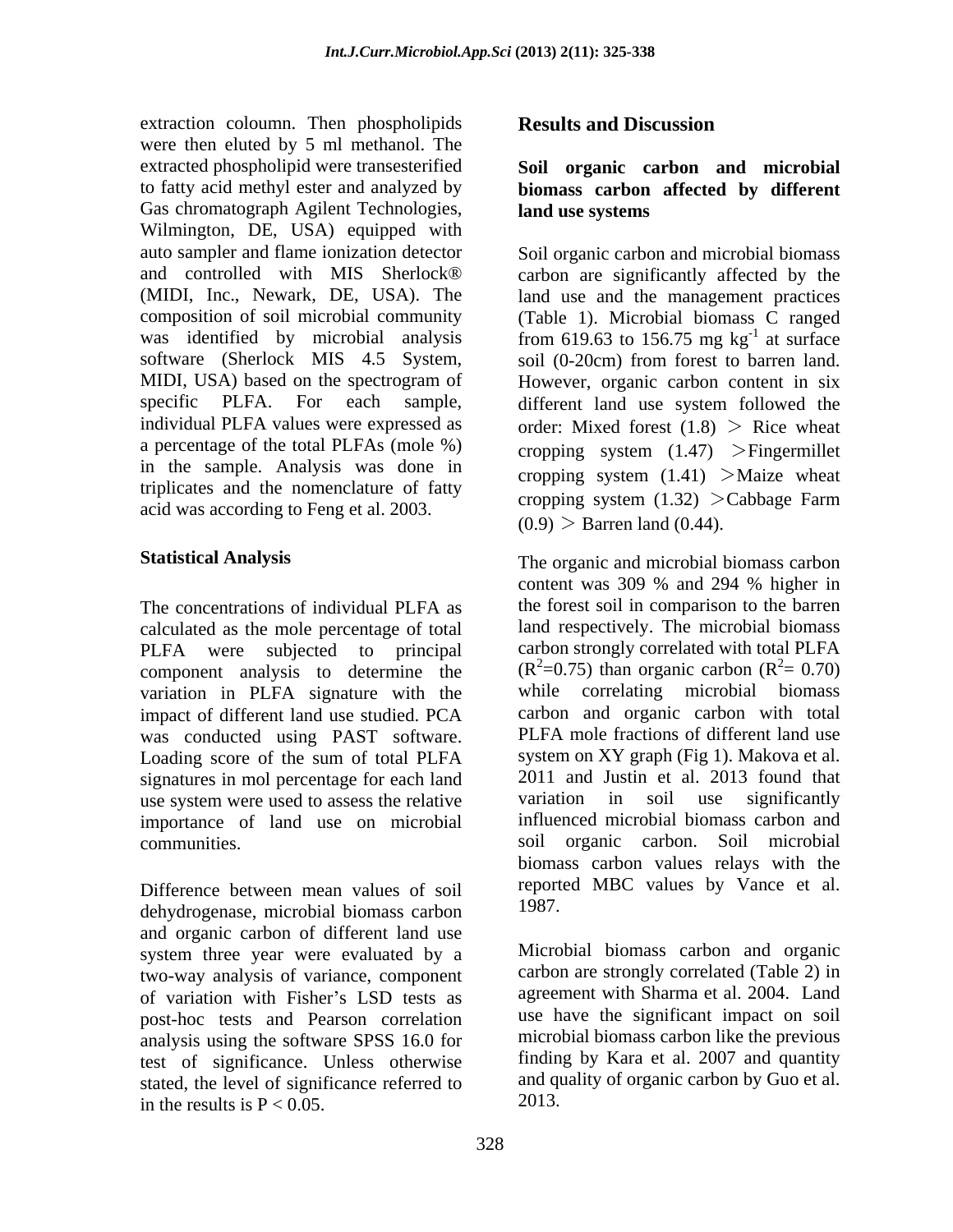**Table.1** Impact of Land use system on dehydrogenase (DHA- $\mu$ g TPF g<sup>-1</sup> soil h<sup>-1</sup>), microbial biomass  $^{-1}$  migrabial biomage ), microbial biomass carbon (MBC- mg  $kg^{-1}$ ), organic carbon (OC- %) and Total PLFA (mol %) at different depths under different land use systems in central Himalayan region. The mean followed by different letters are significantly different at  $p<0.05$ , according to DMRT (Dun can's Multiple Range Test) for separation of means.

| <b>Land-use</b>      | <b>DHA</b>                             | <b>MBC</b>                       | $\overline{OC}$           | <b>PLFA</b>      |
|----------------------|----------------------------------------|----------------------------------|---------------------------|------------------|
| $At Depth 0-20cm$    |                                        |                                  |                           |                  |
| <b>Mixed forest</b>  | $9.62^{\text{a}}$                      | 619.63 $^{a}$                    | 1.0                       | $150.77^{\rm a}$ |
| <b>Rice Wheat</b>    | 771 <sup>b</sup><br>. . <i>.</i> 1     | $537.38^{b}$                     | $A \rightarrow D$<br>1.47 | $85.2^{b}$       |
| <b>Finger Millet</b> | $\epsilon$ 10 $^{\circ}$<br>, <u>.</u> | 100 $\alpha$<br>റ്റ്യ<br>ס⊿.∠טד  | $1 + 1$                   | $80.82^{b}$      |
| <b>Maize Wheat</b>   | $5.81^\circ$<br>דט. ש                  | $463.51^{\circ}$                 | $\sqrt{22^b}$<br>1.JA     | 60.31            |
| Cabbage              | $7.26^{\circ}$                         | 227<br>10 <sup>o</sup><br>321.42 |                           | $76.88^{b}$      |
| <b>Barren</b>        |                                        | $156.75^{\text{t}}$              | $0.44^{\circ}$            | $31.05^{\rm d}$  |

Table.2 Pearson's correlation coefficients among dehydrogenase, organic carbon and microbial biomass carbon, and total PLFA fraction from different land use systems of Ranichauri (Garhwal Himalayas)

| Pearson's Correlation   MBC |                                     | $\sqrt{2}$                   | $ $ PLFA $ $                                              |
|-----------------------------|-------------------------------------|------------------------------|-----------------------------------------------------------|
| <b>DHA</b>                  | $\sim$ $\sim$ $\sim$ $\sim$<br>.889 | $QEQ^*$<br>د د ه<br>---<br>— | $\overline{1}$                                            |
| <b>MBC</b>                  |                                     | $\Omega$                     | $\sim$ $\sim$ $\sim$<br>.83 <sup>°</sup>                  |
| OC                          |                                     |                              | $\sim$ $\sim$ $\sim$ $\sim$<br>$\times$ $\times$ $\times$ |

\*Correlation is significant at the 0.05 level (2-tailed).

\*\*Correlation is significant at the 0.01 level (2-tailed).

The findings of this study are in consent viable fraction when correlated may reveal with Fang et al. 2011 that the decrease in soil nutrient with artificial disturbance reduces the microbial biomass carbon and This study result shows the impact of soil affect other ecological processes. Within organic carbon has a significant impact on the agro ecosystem, the organic carbon shows 63% variation, however these instance in agro system cabbage farm variation are consequences of the having comparatively less organic carbon management practices as if amendment of subsequently having lesser microbial the organic fertilizer, and moreover SOC biomass carbon and total PLFA content in alone does not adequately reflect change in soil quality (Franzluebbers et al. 1995), Bailey et al. (2002).<br>however the microbial biomass carbon, a

the soil quality scenario.

phospholipid fatty acid content of soil. For instance in agro system cabbage farm agreement with Potthoff et al. 2006 and Bailey et al. (2002).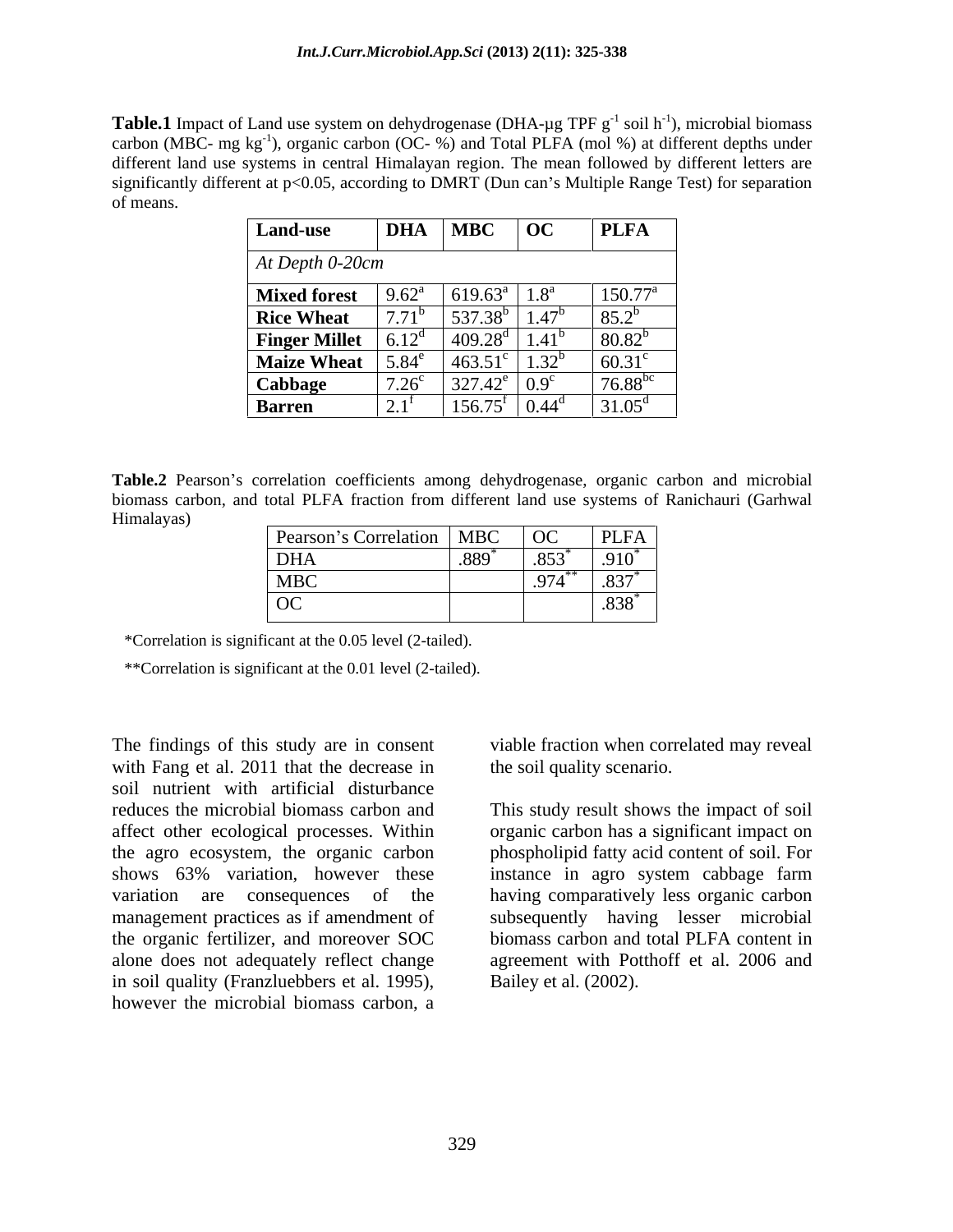## **Soil metabolic activity revealed by** soils ranges from 2.1 – 9.62  $\mu$ g TPF g<sup>-1</sup>

The dehydrogenase activity in surface example, the DHA activity was lower in the barren land (2.1 µg TPF community, followed by fungi with the cultivated soils (6.12-7.71  $\mu$ g TPF g<sup>-1</sup> positive, gram-negative and fungal type of soil (Table 1). Soil microbial activity is significantly affected by land use and significantly correlated with organic carbon in agreement with In other reported studies by Potthoff et al., Skowron et al. 2010 and Leiros et al. 2000. (2006) and Guggenberger *et al.* (1999). Similar result were observed in the other the fungal diversity are widely influenced forest soil and reduced fertility in agro significant impact on the fungal

# **signified by Phospholipid Fatty Acid**

consistently present in the samples were used for data analysis (Table 3). Fatty acid analyzed having carbon chain C14 to C18

in the six different land use systems, accounting 48 % of total microbial

**dehydrogenase enzyme activity** soil h<sup>-1</sup> and it was significantly affected (P soils ranges from  $2.1 - 9.62 \mu g$  TPF  $g^{-1}$ -1 < 0.05) by changing land use. For example, the DHA activity  $g^{-1}$  soil h<sup>-1</sup>) than forest soil (9.62 µg TPF g<sup>-</sup> comprising 24.2 and then by soil  $h^{-1}$ ) and cultivated soils; moreover, actinomycetes with 7.4%. The grampositive, gram-negative soil h<sup>-1</sup>) contain comparatively less DHA populations were significantly higher in activity than forest soils for the similar forest soils (Table 4). The mean fungal to viabilities are reflected through soil percent for 15:0 anteiso,15:0 iso, 16:0 iso, enzymes, which act swiftly to the 17:0 anteiso, 17:0 iso, 17:1 w8c, 18:1 w5c, environmental change and land use  $18:1 \text{ w7c } 17:0 \text{ cyc to the sum of } 18:1 \text{ w9c}$ , (Nannipieri et al. 2002; Garcia et al.  $18:2 \, 0.69c$  and  $18:3 \, 0.6c$ ) is majorly 2000). In this study soil dehydrogenase affected by agriculture as the values community, followed by fungi with comprising 24.2 and then by actinomycetes with 7.4%. The gram positive, gram-negative and fungal bacterial PLFA ratio (the sum of mole attaining nearer to the barren land quality.

parallel areas of North western Himalayas by the management practices similar to proposing the higher fertility index in the our findings that land use systems has system followed by waste land by Pal et communities ranging from 25.7-43.1 in al. 2013. agro ecosystems (Table 3). Mulder and **Microbial Community Structure** ratio were significant higher in nutrient Analysis **Analysis** field. Their result may be interpret here, as PLFA analysis identified 65 different fatty are much lower in cultivated systems as acids and twenty of them were compared to the forest where soil receives comprising branched saturated gram the variation in PLFA profiles (Figure 2). positive, mono saturated gram negative, The PLFA gram positive bacterial marker cyclopropane gram negative, 15:0 anteiso (2.4), 15:0 iso (10), 16:0 iso polyunsaturated fungi and methyl- (1.6) were predominant in PC 1, however branched actinomycetes fatty acids gram positive 17:0 anteiso (0.33), 17:0 iso marker. (0.7) comprises PC 2. The PLFA gram-Bacteria were the major microbial group were major element in PC 1 and 19:0 cyc In other reported studies by Potthoff *et al*.,(2006) and Guggenberger *et al*. ,(1999), the fungal diversity are widely influenced significant impact on the fungal Elser 2009 shows that fungal to bacterial available sites rather than in neglected the fungal to bacterial ratio in our study continuous litter and have better nutrient Principal component analysis identified the fatty acids responsible for negative bacteria marker  $18:1$   $\omega$ 7c (7.2) (1.2) were in PC 2 (Table 4).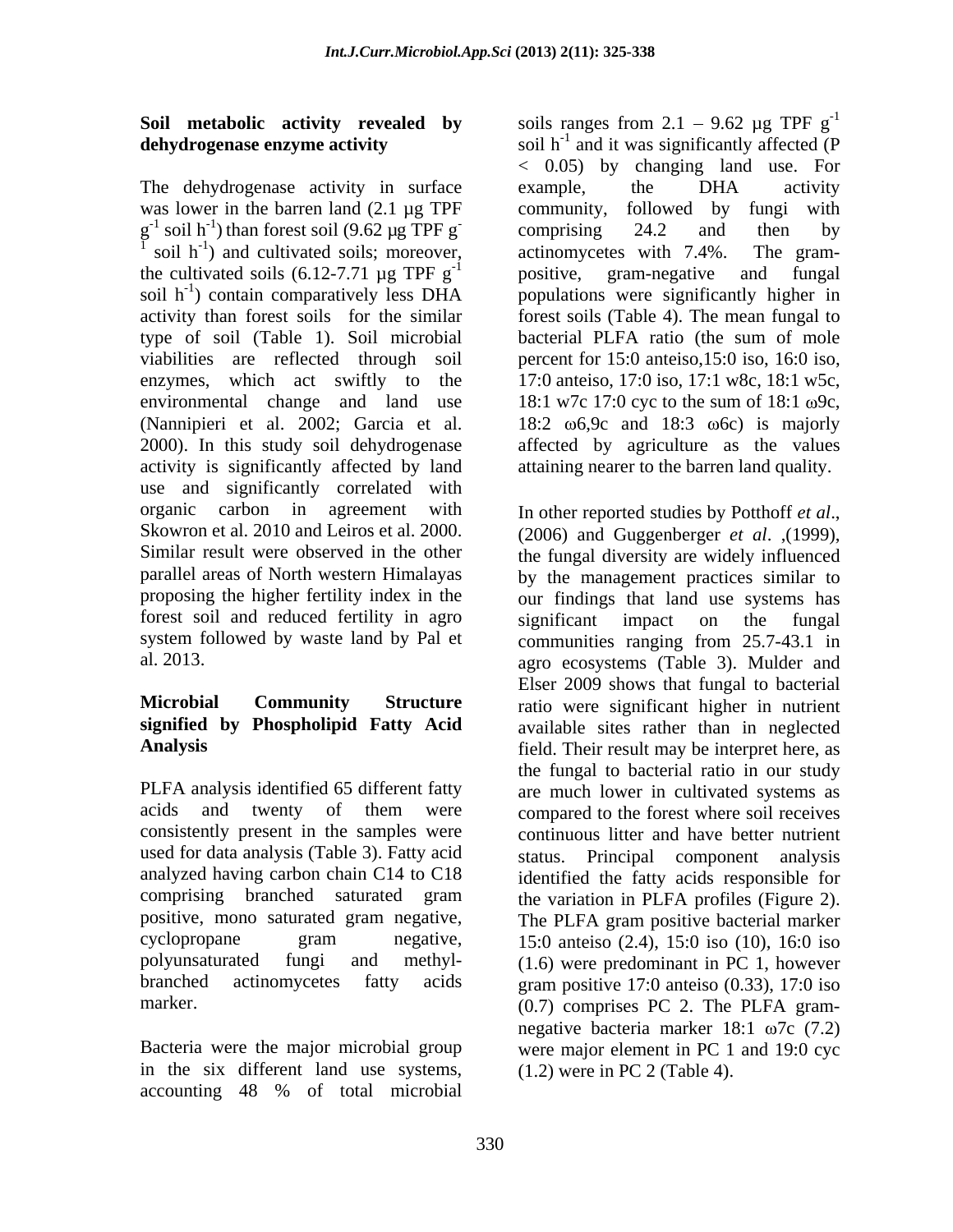| <b>Community</b>                   | <b>PLFA</b>            | MF RW                                          |                    | $\boxed{\text{FM}}$ $\boxed{\text{MW}}$ $\boxed{\text{CB}}$ $\boxed{\text{BL}}$                                                            |  |
|------------------------------------|------------------------|------------------------------------------------|--------------------|--------------------------------------------------------------------------------------------------------------------------------------------|--|
| Actinomycetes                      | 10 Me 18:0             | 2.7 <sub>b</sub>                               | nd                 | $3.5a$   1.1c   2.1b                                                                                                                       |  |
|                                    | 10 Me 17:0             | $0.37c$ nd                                     |                    | 0.89a 0.56b 1a                                                                                                                             |  |
|                                    | 10 Me 16:0             | 7.59a                                          | $\vert 3.5c \vert$ |                                                                                                                                            |  |
| Fungi                              | $18:1 \text{ w}9c$     | 45.7a   8.7b                                   |                    |                                                                                                                                            |  |
|                                    | 18:2 w6,9              | 1.3c $\big $ 6.2a                              |                    | 0.89a 0.56b 1a 0.22d<br>3.9d 2.8b 5.8b 2.1d<br>8.9b 8.2b 5.6c 2.4d<br>1.9b nd nd 1.8b<br>3.6b 3.2c 2.5d nd                                 |  |
|                                    | 18:3 w6c $(6,9,12)$ 1e |                                                | 4.6a               |                                                                                                                                            |  |
| <b>AM</b> Fungi                    | 16:1 w5c               | 2.1a                                           | 1.1 <sub>b</sub>   | $\vert 0.91c \vert 0.35d \vert 1.1b \vert 0.11d$                                                                                           |  |
|                                    | $14:0$ iso             | 2.2a                                           | nd                 | 1.5b 0.3d 1.1c 0.12de                                                                                                                      |  |
| Branched Gram<br>Positive Bacteria | 15:0 anteiso           | 8.8a                                           | 6.5 <sub>b</sub>   |                                                                                                                                            |  |
|                                    | $15:0$ iso             | $15.5a$ 8.9b                                   |                    | 5.4c 4.3d 5.1c 1e<br>6.1d 7.1c 6.2d 1.3e                                                                                                   |  |
|                                    | $16:0$ iso             | 9.2a $\begin{vmatrix} 4.2c \end{vmatrix}$      |                    |                                                                                                                                            |  |
|                                    | 17:0 anteiso           | 2.4b                                           | $\vert$ 2.4b       | 5.8b 2.1e 4.6b 2.6e<br>3.1b 2.5b 2.3b 6a<br>4.2b 2.1e 4.5b 2.6e                                                                            |  |
|                                    | $17:0$ iso             | $\begin{array}{ c c }$ 5.2a $\end{array}$ 3.5c |                    |                                                                                                                                            |  |
| Monosaturated Gram   17:1 w8c      |                        |                                                |                    | 0.51de 0.74c 1.5b 0.3e 0.88d 1.42a                                                                                                         |  |
| Negative Bacteria                  | 18:1 w5c               |                                                |                    |                                                                                                                                            |  |
|                                    | $18:1 \text{ w7c}$     |                                                |                    |                                                                                                                                            |  |
| Cyclo-Propyl Gram                  | 17:0 cyc               |                                                |                    | 2.4a 1.1cd 1.29d 1.4b 2.3a 1.2cd<br>14.2a 7.4b 5.9c 2.1d 5.6c 1.6d<br>5.1a 2.66b 2.4bc 1e 2.3d nd                                          |  |
| Negative Bacteria                  | 19:0 cyc               |                                                |                    |                                                                                                                                            |  |
| Non Specific                       | 16:00                  |                                                |                    |                                                                                                                                            |  |
|                                    | 18:00                  |                                                |                    | 3.9c 5.6a 1.9e 2.5d 4.2b 1.5f<br>15.7a 12.9a 14a 13.2a 15a 2.7b<br>4.9b 5.8a 4.2c 5.2ab 4.7bc 2.08d<br>150.77 85.2 80.82 60.31 76.88 31.05 |  |
| Total Mole Fraction (PLFA)         |                        |                                                |                    |                                                                                                                                            |  |

**Table.3** Mean relative abundance (mol PLFA-C %) of different land use systems of Ranichauri (Garhwal Himalayas). The mean followed by different letters are significantly different at p<0.05, according to DMRT (Dun can's Multiple Range Test) for separation of means.

For a given PLFA, values having different alphabet indicate significant mean difference within the series (rows) of PLFA biomarkers with respect to land use system observed (P < 0.05 by LSD test, n=3). *nd* = Not Detected.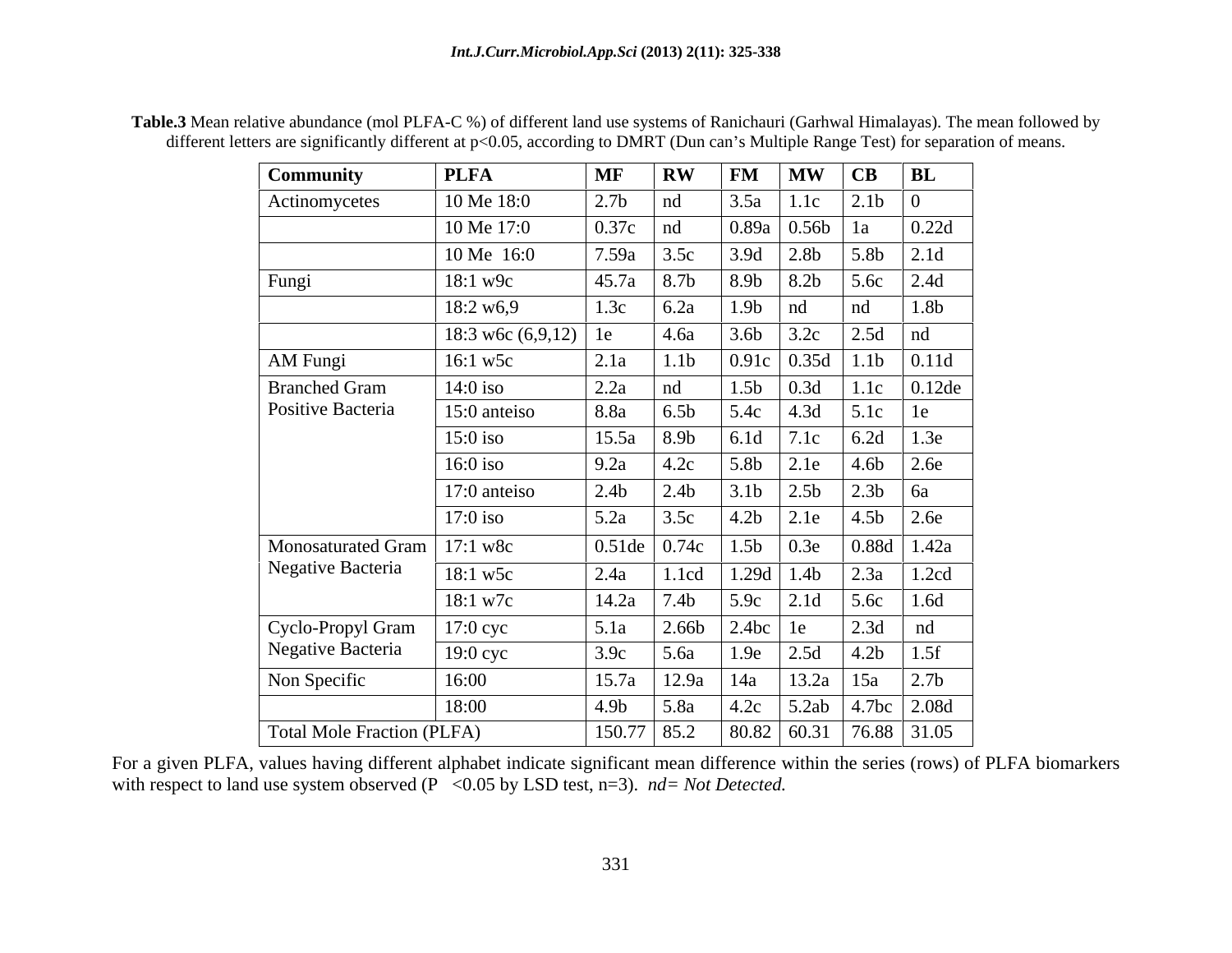**Table.4** Mole percentages (%) of soil microbes (Gram positive bacteria, Gram Negative bacteria, Fungi and Fungal to bacterial ratio) under different land use system. Mixed forest, Rice Wheat cropping system (RW), Finger millet cropping system (FM), Maize Wheat cropping system (MW), Cabbage farm (CB) and Barren Land (BL). The mean followed by different letters are significantly different at p<0.05, according to DMRT (Dun can's Multiple Range Test) for separation of means.

| <b>Land-use</b>               | $\mid$ Gm+ve $\mid$ Gm-ve $\mid$ Fungi |                     |                 | Fun/Bac                     |
|-------------------------------|----------------------------------------|---------------------|-----------------|-----------------------------|
| Mixed Forest $ 43.3^{\circ} $ |                                        | $26.11^{\circ}$     | $69.41^{\circ}$ | $\mid 0.72^{\circ}$         |
| Rice Wheat                    | $25.5^{b}$                             | $17.6^b$            | $43.1^{b}$      | $ 0.48^{b} $                |
| Fingermillet                  | $26.1^{\circ}$                         | $12.92^{\text{d}}$  | $39.02^{\circ}$ | $\vert 0.39^\circ$          |
| Maize wheat                   | $18.4^{\rm d}$                         | $7.3^e$             | $25.7^{\circ}$  | $ 0.46^{\circ} $            |
| Cabbage                       | $23.8^\circ$                           | $15.28^{\circ}$     | $39.08^{\circ}$ | $\left[0.24^{\circ}\right]$ |
| <b>Barren Land</b>            | $13.92^e$                              | $5.72^{\mathrm{f}}$ | $19.64^e$       | $\vert 0.22^d \vert$        |

| $\cdots$<br>$\cdot$ DI .<br>Table<br><sup>+</sup> different<br>$\gamma$ principle<br>$:$ trom<br>$+1$<br>comp<br>e firs<br>$\gamma$ onents 1.<br>i soils of<br>scores on the<br>eiving sc<br>. LW'<br> |
|--------------------------------------------------------------------------------------------------------------------------------------------------------------------------------------------------------|
| ` Ran<br>U Himalayas)<br>≅ms of<br>'and u<br>`arhwal .<br>-SVSt<br>chaur<br>11 S.A.<br>10 T.                                                                                                           |

| <b>PLFA Marker</b>  | PC I      | PC <sub>2</sub>     |
|---------------------|-----------|---------------------|
| 10 Me 18:0          | $-6.2491$ | $-1.7714$           |
| 10 Me 17:0          | $-9.2584$ | $-2.6403$           |
| 10 Me 16:0          | 0.1821    | 0.62997             |
| $18:1$ w9c          | 37.994    | $-9.2751$           |
| 18:2 w6,9           | $-7.0628$ | $-0.81414$          |
| 18:3 w6c $(6,9,12)$ | $-6.1774$ | 1.9836              |
| 16:1 w5c            |           | $-7.4146$ $-2.8548$ |
| $14.0$ iso          | $-7.5158$ | $-3.2453$           |
| 15:0 anteiso        | 2.452     | 2.112               |
| $15:0$ iso          | 10.032    | 2.3468              |
| $16:0$ iso          | 1.8627    | 0.081918            |
| 17:0 anteiso        |           | $-5.5086$ 0.33967   |
| $17:0$ iso          |           | $-2.2876$ 0.79221   |
| $17:1 \text{ w8c}$  | $-8.868$  | $-2.2476$           |
| 18:1 w5c            | $-6.6184$ | $-1.7411$           |
| 18:1 w7c            | 7.2479    | $-0.28114$          |
| $17:0$ cyc          | $-3.7252$ | $-2.1025$           |
| 19:0 cyc            | $-3.5121$ | 1.2003              |
| 16:00               | 15.75     | 14.211              |
| 18:00               |           | $-1.3226$ 3.2758    |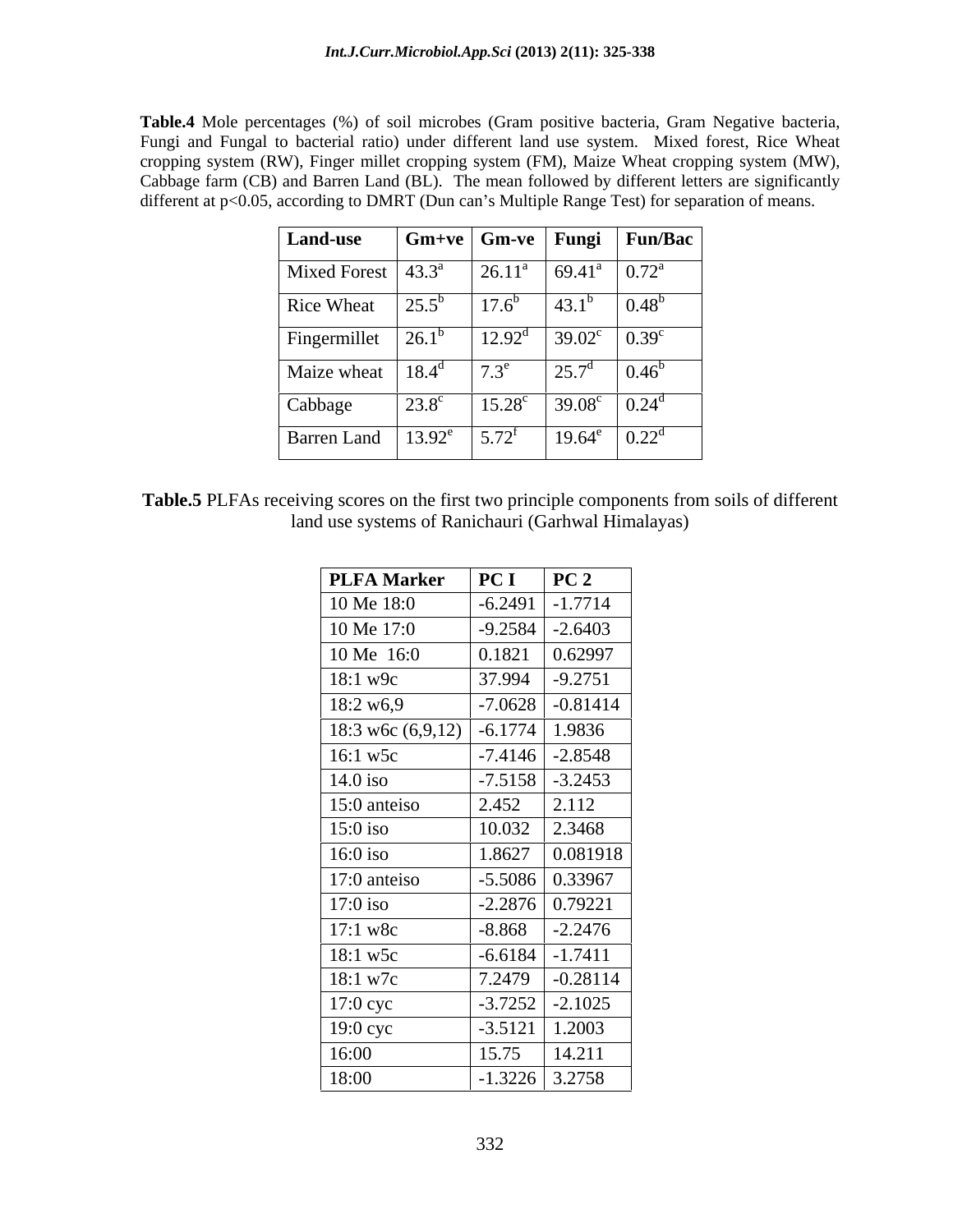**Figure 1:** Impact of soil carbon fraction on soil microbial community composition (PLFA). (a) Correlation between Microbial Biomass C and PLFA (b) Correlation between soil organic carbon and PLFA mole fraction, (Replication n=3 were averaged)

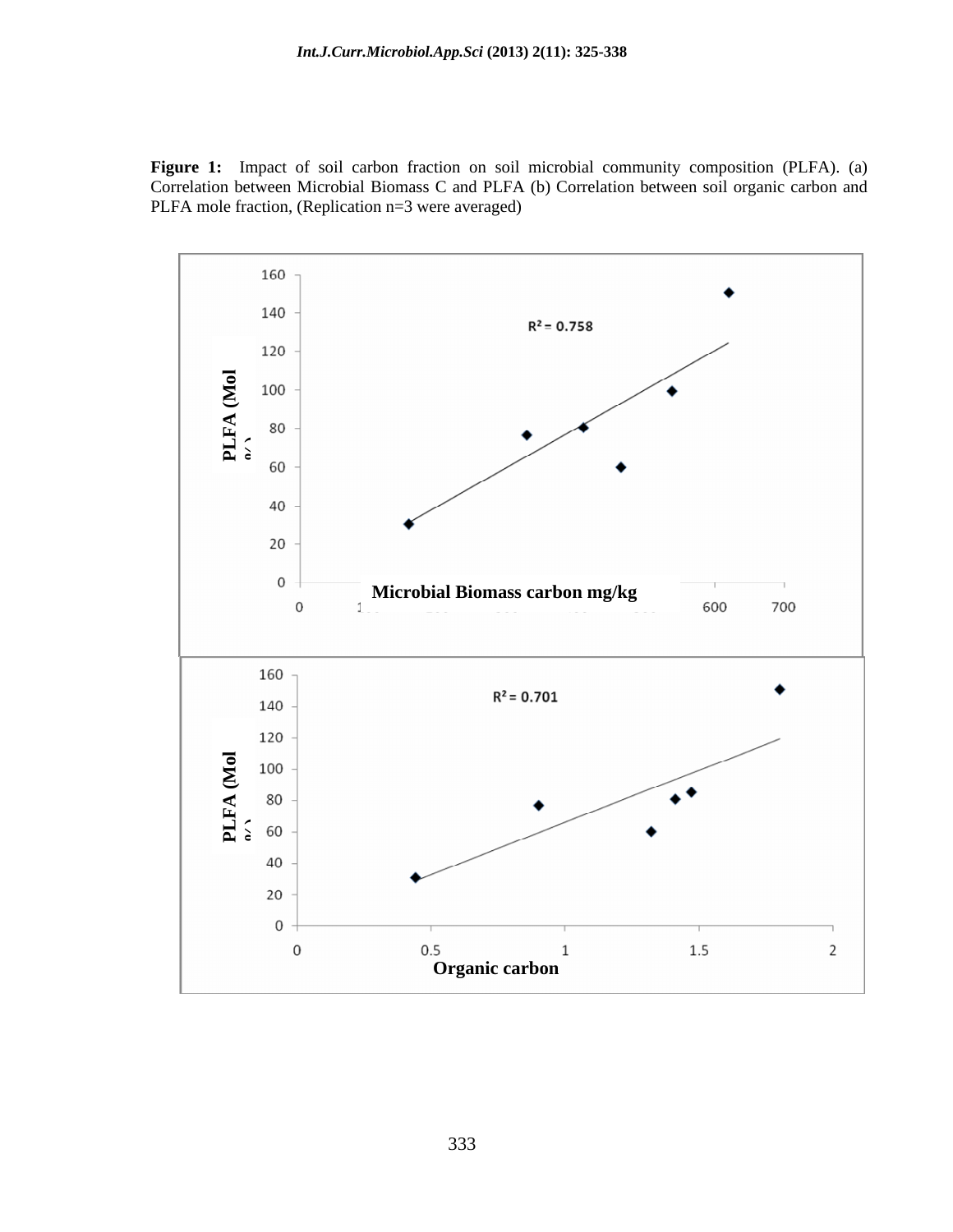**Figure.2** PCA ordination biplot of the individual PLFA profiles for 6 different land use systems. Shorter distances between sites in the PCA ordination indicate high degree of similarity between systems and their respective PLFA profiles. Component 1 and 2 represent 83.49 % and 12.6 % of the variation in the data respectively



**A =**10 Me 18:0 **B=**10 Me 17:0 **C =**10 Me 16:0 **D=** 18:1 w9c **E =**18:2 w6,9 **F =**18:3 w6c (6,9,12) **G=** 16:1 w5c **H =**14:0 iso **I** =15:0 anteiso **J** =15:0 iso **K** =16:0 iso **L** =17:0 anteiso **M**= 17:0 iso **N**= 17:1 w8c **O** =18:1 w5c **P** =18:1 w7c **Q** =17:0 cyc **R**=19:0 cyc **S**= 16:00 **T**= 18:00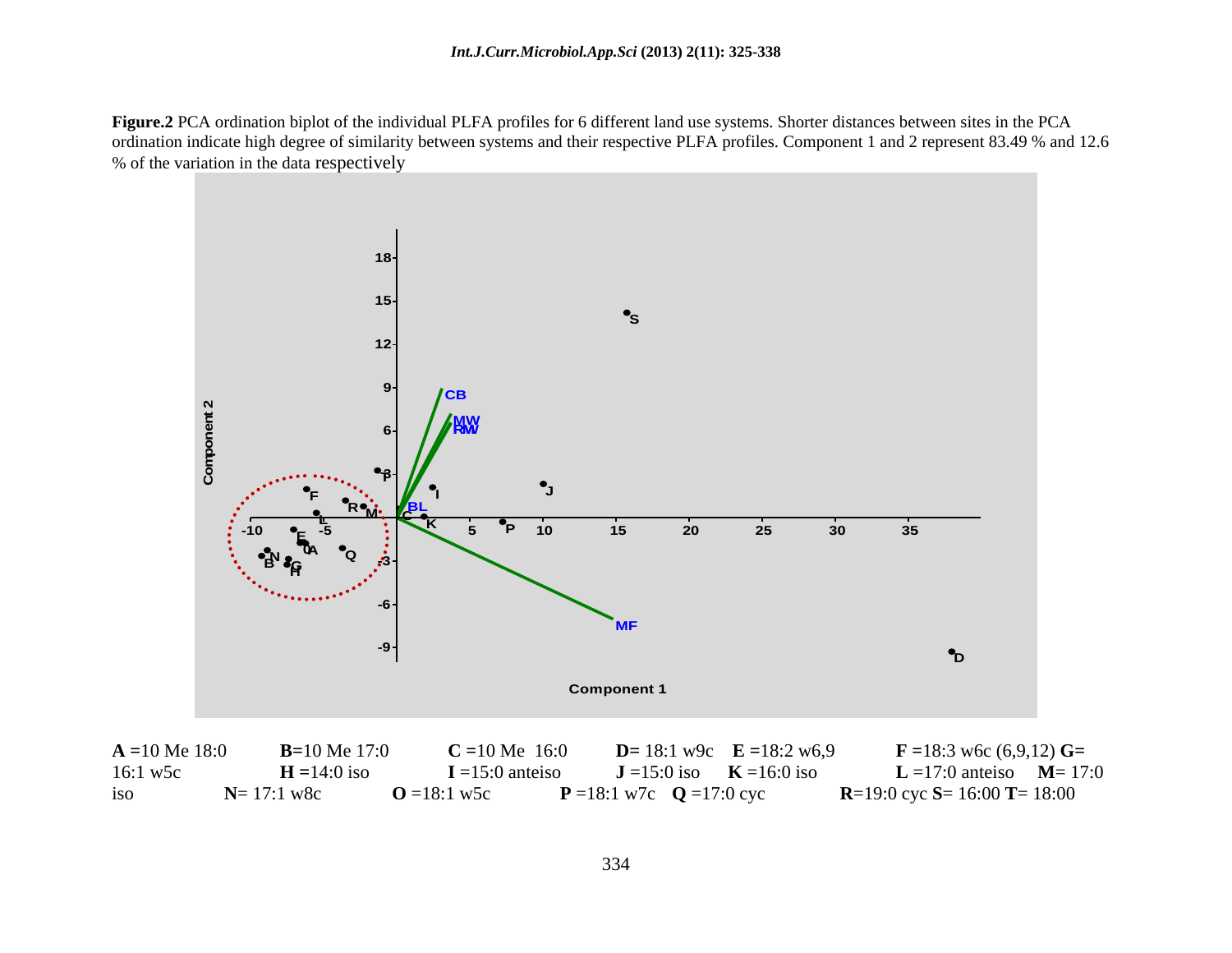**Figure.3** PCA ordination of the PLFA profiles, Dehydrogenase enzyme activity, microbial biomass carbon and organic carbon for 6 different land use systems. Shorter distances between sites in the PCA ordination indicate high degree of similarity between systems and their respective PLFA profiles. Component 1 and 2 represent 87.4 % and 7.6 % of the variation in the data respectively.

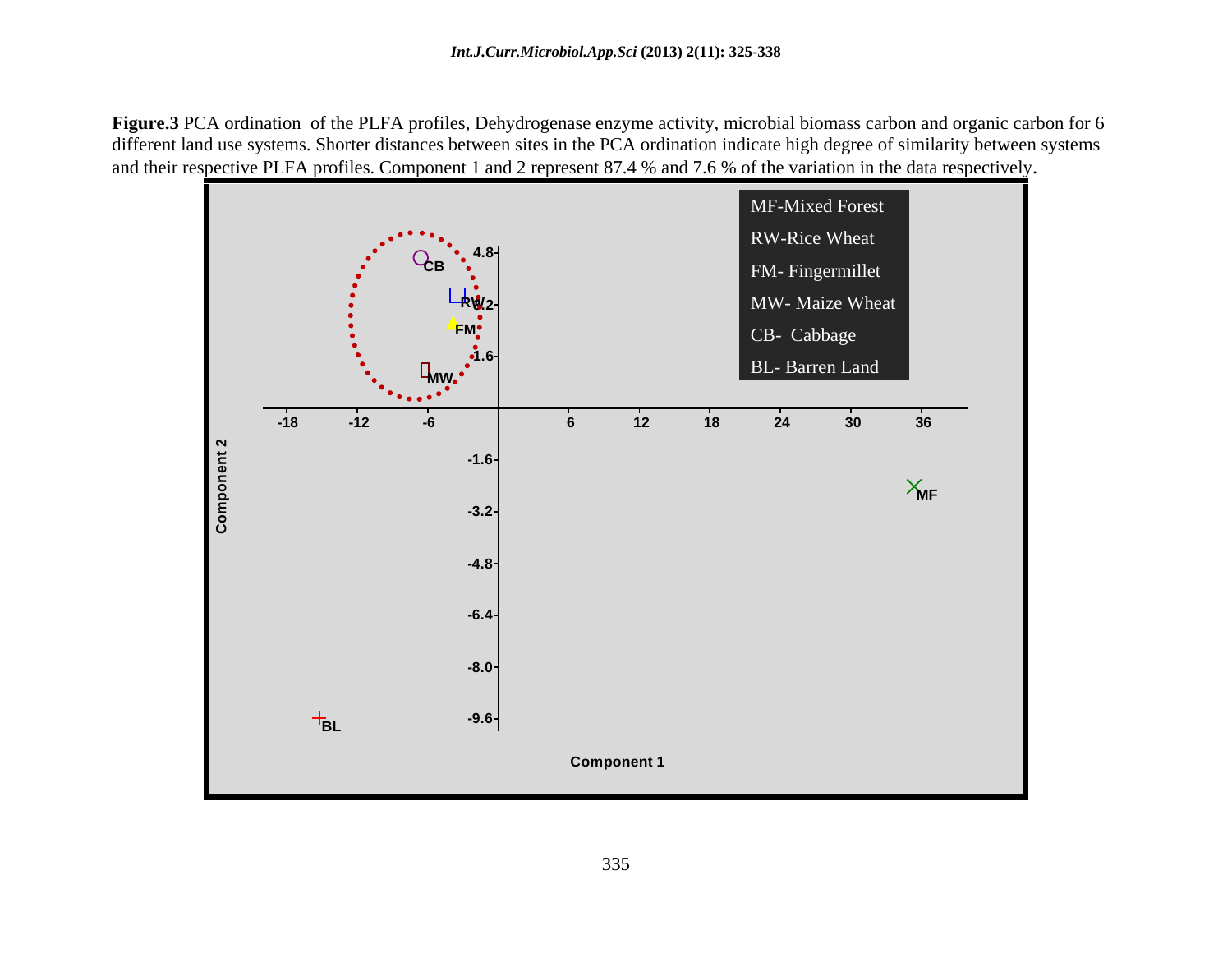dehydrogenase activity proportionally the conventional farm. The total PLFA higher microbial population due to better microbial diversity profile than the cultivated systems and we can

individual fatty acid cannot represent community, however if linked with the data may be practical to evaluate the composition. Fig. 3 shows the plots of the carbon with respect to different land use systems. The first principal component axis (PC1) explained 87.4% of the variance in the data while the second principal component axis (PC2) explained only 7.6%. The principal component analysis of PLFA profiles of six different Director (Education), Indian Agricultural land use systems were sketched, the Research Institute, New Delhi, and cultivated ecosystem soils (maize wheat, rice wheat, finger millet and cabbage) (DST), Government of India, for were tend to be on the top left of the PCA providing necessary financial support for plot and segregated in a major cluster. However, the barren land segregated on

The fungal marker  $18:1 \omega$ 9c (37.9) were the left bottom with a large-scale present in PC 1 and 18:3  $\omega$ 6c (6, 9, 12) difference with right hand segregated (1.9) were segregated to PC 2 (Table 5). forest ecosystem soil. The forest soil are Zhao et al. 2013 suggested that different high in organic matter content as a land uses have indirect effect on soil consequence the significantly diverse and microbial community functional diversity higher microbial contents were observed through the changing soil nutrient in our study, similarly Moeskops et al. availability. Our study supports this 2010 observed that the organically agreement as our findings clearly shows managed farms contains significantly the forest having higher microbial higher phospholipid fatty acid marker than  $\alpha$  continuous decomposition and has much significantly ( $P < 0.05$ ) correlated with the conventional farm. The total PLFA contents of different land use systems are soil dehydrogenase activity.

discriminate the diversity loss in the agro It was conclude that land use has the ecosystem. The soul of the soil significant impact on the soil The ecological interpretation of the biomass carbon and microbial community community structure is tedious as the structure in studied soil samples of specific species of the microbial Phospholipid fatty acid biomarkers shown other metabolically functional part as soil soil quality and can easily interpreted with enzymes and microbial biomass carbon the other viable factors like soil enzymes, impacts of physical, chemical and conclusive remarks. By taking the forest biological factors on microbial soil as positive reference and barren land Principal Component Analysis based on microbial diversity loss may be evaluated the mol % PLFA-C of the microbial in the similar type of soils. Our study as communities, soil dehydrogenase, far as we researched is the first attempt to microbial biomass carbon and organic understand the viable soil microbial significant impact on the soil dehydrogenase, organic carbon, microbial Ranichauri, Indian Himalayas. to be an effective indicator to evaluate the microbial biomass carbon etc for the as negative reference of soil quality, the community structure or microbial diversity in soils of Ranichauri, Garhwal Himalayas

## **Acknowledgement**

We thank the Director and Dean and Joint Research Institute, New Delhi, and Department of Science and Technology (DST), Government of carrying out this work.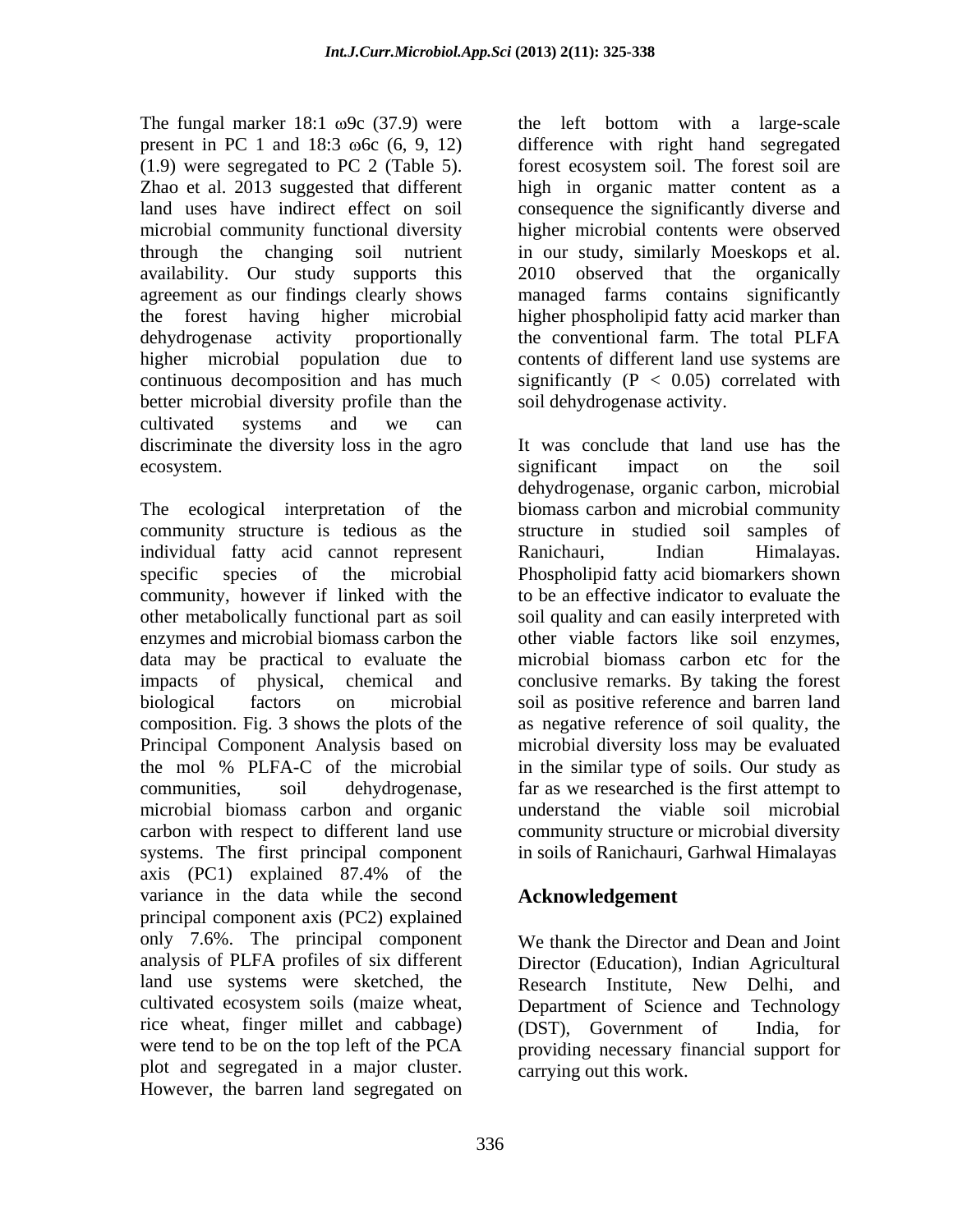- Allison, L.E., 1965. Organic carbon. In C.A. Black (ed.) Methods of soil analysis. <br>A subsequently C1267 1280 Agronomy 9:1367-1389  $\frac{1111}{2}$  and  $\frac{1111}{2}$  and  $\frac{1111}{2}$  and  $\frac{111}{2}$  and  $\frac{111}{2}$  and  $\frac{111}{2}$  and  $\frac{111}{2}$  and  $\frac{111}{2}$  and  $\frac{111}{2}$  and  $\frac{111}{2}$  and  $\frac{111}{2}$  and  $\frac{111}{2}$  and  $\frac{1$
- Anderson, T.H., and Domsch K.H. 1989. Ratios of microbial biomass carbon to total organic carbon in arable soils. Soil Biol.
- Baath, E. and Anderson, T.H. 2003. Comparison based techniques. Soil Biol. Biochem. 35:
- Bailey, V.L., A.D. Peacock, J.L. Smith, Bolton, H. 2002 Relationships between soil chloroform fumigation-extraction,  $\overline{A}$  of  $\overline{A}$  or  $\overline{A}$  or  $\overline{A}$  or  $\overline{A}$  or  $\overline{A}$  or  $\overline{A}$  or  $\overline{A}$  or  $\overline{A}$  or  $\overline{A}$  or  $\overline{A}$  or  $\overline{A}$  or  $\overline{A}$  or  $\overline{A}$  or  $\overline{A}$  or  $\overline{A}$ phospholipid fatty acid analysis. Soil Biol.
- Blum, W.E.H, J. Busing, and Montanarella, L. agroecosystems<br>
2004 B 2004. Research needs in support of the European thematic strategy for soil protection. Trends. Analytical Chem. 23:
- and land productivity. Ecological Econom.
- Buyer, J.S., J.R. Teasdale, D.P. Roberts, I.A. Zasada, Maul, J.E. 2010. Factors affecting soil microbial community structure in tomato cropping systems. Soil Biol.
- Ding, G.C., Y.M. Piceno, H. Heuer, N. Weinert, A.B. Dohrmann, A. Carrillo, G.L. Andersen, 2013. Changes of soil bacterial diversity as a consequence of agricultural land use in a

10.1371/journal.pone.0059497.

- Fang, L.N., X.D. Yang and Du, J.2010. Effects of land use pattern of soil microbial biomass carbon in Xishuangbanna. The J. Appl. Ecol.
- Feng, Y., A.C. Motta,D.W. Reeves, C.H. Burmester, E.V. Santen, Osborne, J.A. 2003. Soil microbial communities under  $\frac{1}{2}$  cosystems. Land Degrad. Dev. 15.409–476. conventional-till and no-till continuous cotton systems. Soil Biol. Biochem. 35: 1693-1703. acid soils under climax vegetation (Atlantic
- **References** Franzluebbers, A.J., F.M. Hons, Zuberer, D. 1995 Tillage induced seasonal changes in soil physical properties affecting soil  $CO<sub>2</sub>$ evolution under intensive cropping. Soil Till. Res. 34:41–60.
	- Biochem. 21: 471–479. **Exercísie and Solution** and described to processes. Strategies for of soil fungal/bacterial ratios in a pH gradient using physiological and PLFA-<br>
	Cosejo Superior de Investigaciones Garcia, C., T. Hernandez, J.A. Pascual, J.L. Moreno and Ros. M.2000. Microbial activity in soils of SE Spain exposed to degradation and desertification processes. Strategies for their rehabilitation. In: Research and Perspectives of Soil Enzymology in Spain (eds. C. Garcia and M.T. Hernandez), Cosejo Superior de Investigaciones Cientificas, Madrid, pp. 93-143.
	- $955-963$  Unosn P., and Dnyam P.P.  $2003$ . Nurogen microbial biomass determined by  $\frac{1}{2}$  and  $\frac{1}{2}$  and  $\frac{1}{2}$  and  $\frac{1}{2}$  and  $\frac{1}{2}$  and  $\frac{1}{2}$  and  $\frac{1}{2}$  and  $\frac{1}{2}$  and  $\frac{1}{2}$  and  $\frac{1}{2}$  and  $\frac{1}{2}$  and  $\frac{1}{2}$  and  $\frac{1}{2}$  and  $\frac{1}{2$ Ghosh P., and Dhyani P.P. 2005. Nitrogen mineralization, nitrification and nitrifier population in a protected grassland and rainfed agricultural soil. Trop. Ecol.42:173- 181.
	- substrate-induced respiration and  $Guggenver, G, S.D. Frey, J. SIX, K. Paulau,$ Biochem. 34:1385 1389. Guggenberger, G., S.D. Frey, J. Six, K. Paustian, Elliott, E.T. 1999. Bacterial and fungal cell wall residues in conventional and no-tillage agroecosystems. Soil Sci.Soc. America J. 63: 1188-1198.
- 680-685. land use systems in the Central Himalayan Barrios, E. 2007, Soil biota, ecosystem services  $\frac{2,269-285}{2,269-285}$  Section B – Soil. Plant Sci.. 63 (3): 200-Justin, G.K., R.D. Singh, A.K. Patra, Arunkumar, K., 2013. Soil carbon pools and carbon management index under different Region, Acta Agriculturae Scandinavica, 2205
	- Kara, O. and Bolat, L. 2007.The Effect of Different Land Uses on Soil Microbial Biomass Carbon and Nitrogen in Bart n Province. Turk J Agric For. 32: 281-288
	- Biochem. 42: 831-841.<br>Rick, J.L., A.L. Beaudette, M. Hart, P. T. Castellanos, C.C. Tebbe, K. Smalla.<br>Soil microbial diversity. Journal of Moutoglis, J. N. Klironomos, H. Lee, Trevors, J. T. 2004. Methods of studying soil microbial diversity. Journal Microbiological Methods, 58: 169-188
	- semi-arid ecosystem. PLoS Neill, D.A., D.L. Sofensell, Require, E.F. 1965. One;8(3):e59497. doi:<br>
	doi: potential and progress. In: Tate RL, Klein<br>
	doi: potential and progress. In: Tate RL, Klein Klein, D.A., D.L. Sorensen, Redente, E.F. 1985. Soil enzyme: a predictor of reclamation DL (eds) Soil reclamation processes: microbiological analysis and applications. Marcel Dekker, New York, pp 141-171
	- 22(4); 837-44 Lat, R., 2002. Soil exequestration in China Lal, R., 2002. Soil C sequestration in China through agricultural intensification and restoration of degraded and desertified ecosystems. Land Degrad. Dev. 13:469-478.
		- Leirós, M.C., C. Trasar-Cepeda, S. Seoane, Gil- Sotres, F. 2000.Biochemical properties of